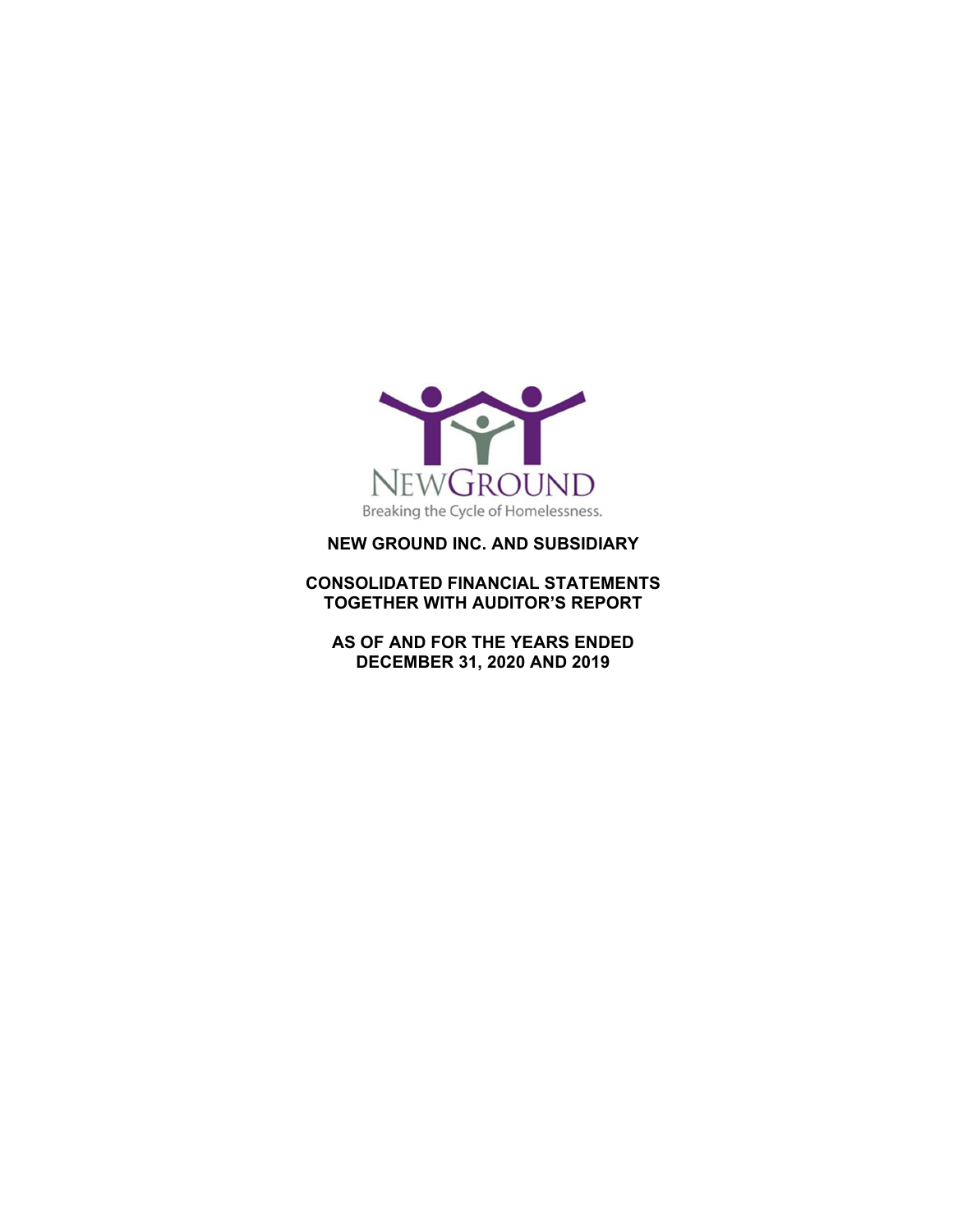# **NEW GROUND INC. AND SUBSIDIARY AS OF AND FOR THE YEARS ENDED DECEMBER 31, 2020 AND 2019 INDEX TO CONSOLIDATED FINANCIAL STATEMENTS**

|                                                                                                        | Page(s)  |
|--------------------------------------------------------------------------------------------------------|----------|
| Independent Auditor's Report                                                                           | $1 - 2$  |
| <b>Consolidated Statements of Financial Position</b>                                                   | 3        |
| Consolidated Statements of Activities and Changes in Net Assets                                        | 4        |
| <b>Consolidated Statements of Functional Expenses</b>                                                  | 5        |
| Consolidated Statements of Cash Flows (Indirect Method)                                                | 6        |
| Notes to Consolidated Financial Statements                                                             | $7 - 13$ |
| <b>Consolidating Schedule of Financial Position</b><br>as of December 31, 2020                         | 14       |
| <b>Consolidating Schedule of Financial Position</b><br>as of December 31, 2019                         | 15       |
| Consolidating Schedule of Activities and Changes in Net Assets<br>for the Year Ended December 31, 2020 | 16       |
| Consolidating Schedule of Activities and Changes in Net Assets<br>for the Year Ended December 31, 2019 | 17       |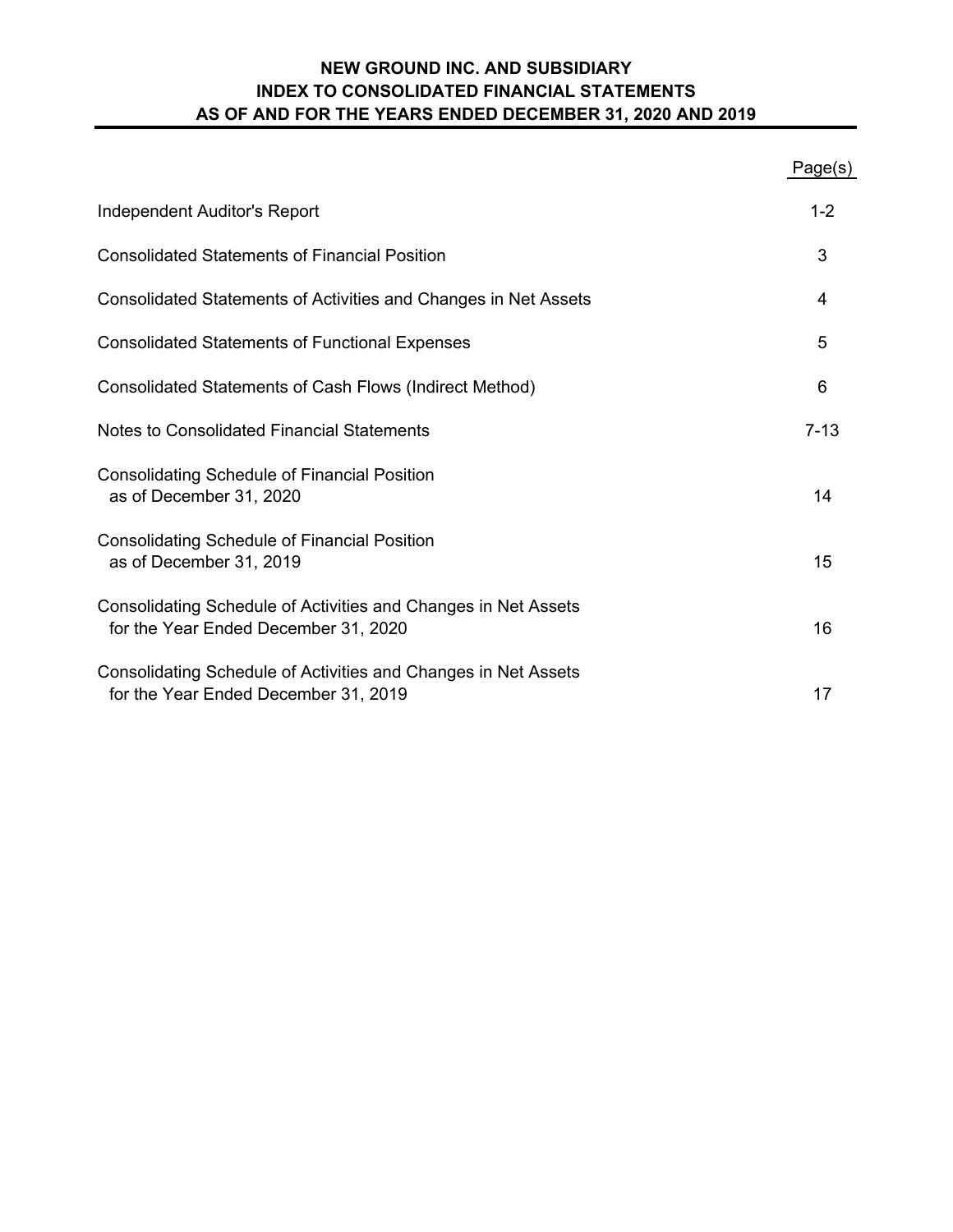

## **INDEPENDENT AUDITOR'S REPORT**

To the Board of Directors of New Ground Inc. and Subsidiary:

#### *Report on Consolidated Financial Statements*

We have audited the accompanying consolidated financial statements of New Ground Inc. and its subsidiary (collectively "the Organization", nonprofit organizations), which comprise the consolidated statements of financial position as of December 31, 2020 and 2019, and the related consolidated statements of activities and changes in net assets, functional expenses and cash flows for the years then ended, and the related notes to consolidated financial statements.

#### *Management's Responsibility for the Consolidated Financial Statements*

Management is responsible for the preparation and fair presentation of these consolidated financial statements in accordance with accounting principles generally accepted in the United States of America; this includes the design, implementation, and maintenance of internal control relevant to the preparation and fair presentation of consolidated financial statements that are free from material misstatement, whether due to fraud or error.

#### *Auditor's Responsibility*

Our responsibility is to express an opinion on these consolidated financial statements based on our audits. We conducted our audits in accordance with auditing standards generally accepted in the United States of America. Those standards require that we plan and perform the audit to obtain reasonable assurance about whether the consolidated financial statements are free from material misstatement.

An audit involves performing procedures to obtain audit evidence about the amounts and disclosures in the consolidated financial statements. The procedures selected depend on the auditor's judgment, including the assessment of the risks of material misstatement of the consolidated financial statements, whether due to fraud or error. In making those risk assessments, the auditor considers internal control relevant to the entity's preparation and fair presentation of the consolidated financial statements in order to design audit procedures that are appropriate in the circumstances, but not for the purpose of expressing an opinion on the effectiveness of the entity's internal control. Accordingly, we express no such opinion. An audit also includes evaluating the appropriateness of accounting policies used and the reasonableness of significant accounting estimates made by management, as well as evaluating the overall presentation of the consolidated financial statements.

We believe that the audit evidence we have obtained is sufficient and appropriate to provide a basis for our audit opinion.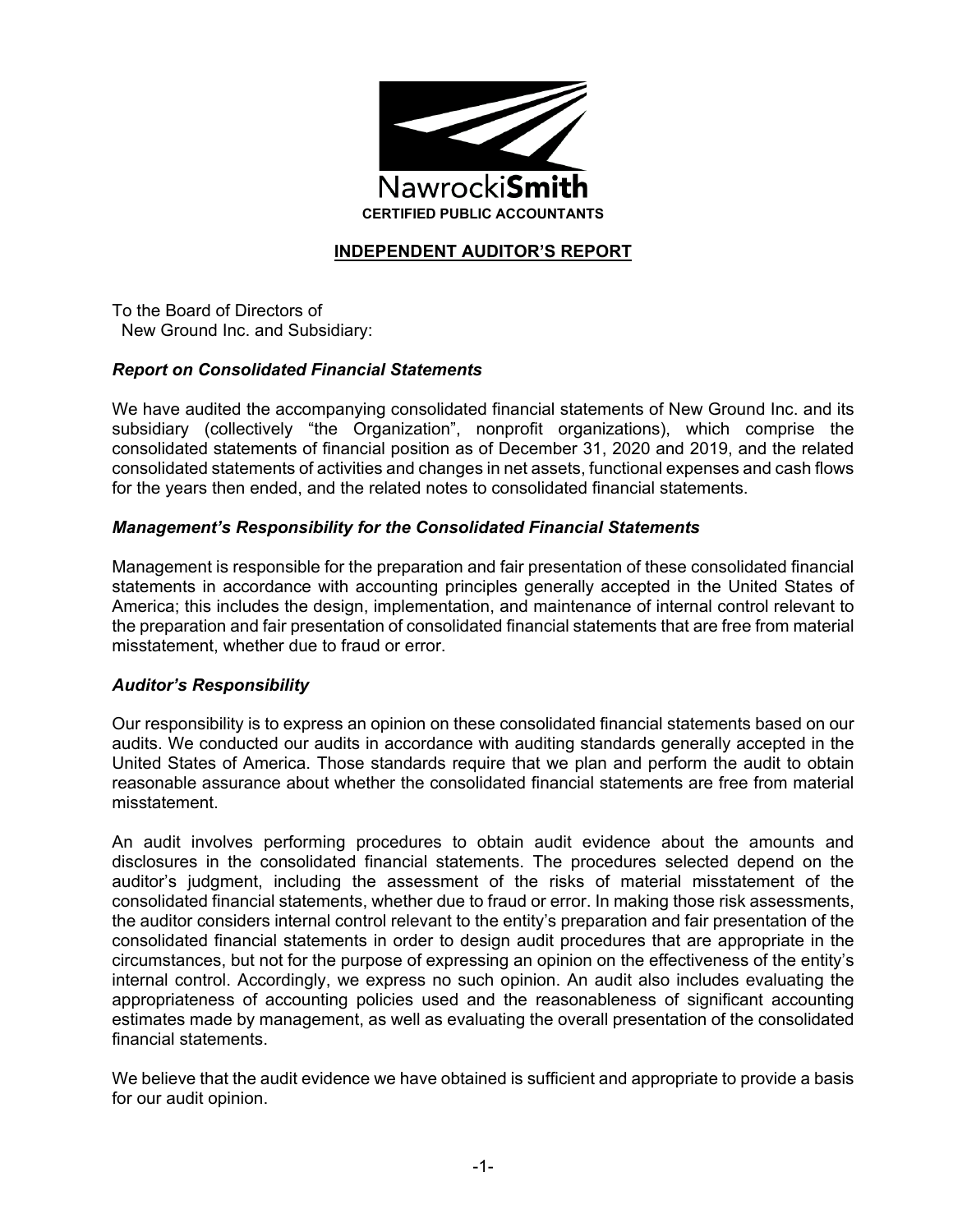# **Nawrocki**Smith

#### *Opinion*

In our opinion, the consolidated financial statements referred to above present fairly, in all material respects, the financial position of New Ground Inc. and its subsidiary as of December 31, 2020 and 2019, and the changes in their net assets and their cash flows for the years then ended in accordance with accounting principles generally accepted in the United States of America.

#### *Report on Supplementary Information*

Our audits were conducted for the purpose of forming an opinion on the consolidated financial statements as a whole. The supplementary consolidating schedules of financial position on pages 14 and 15 and the supplementary consolidating schedules of activities and changes in net assets on pages 16 and 17 are presented for purposes of additional analysis and are not a required part of the consolidated financial statements. Such information is the responsibility of management and was derived from and relates directly to the underlying accounting and other records used to prepare the consolidated financial statements. The information has been subjected to the auditing procedures applied in the audit of the consolidated financial statements and certain additional procedures, including comparing and reconciling such information directly to the underlying accounting and other records used to prepare the consolidated financial statements or to the consolidated financial statements themselves, and other additional procedures in accordance with auditing standards generally accepted in the United States of America. In our opinion, the information is fairly stated in all material respects in relation to the consolidated financial statements as a whole.

Hauppauge, New York October 20, 2021

Nowrocki Smith UP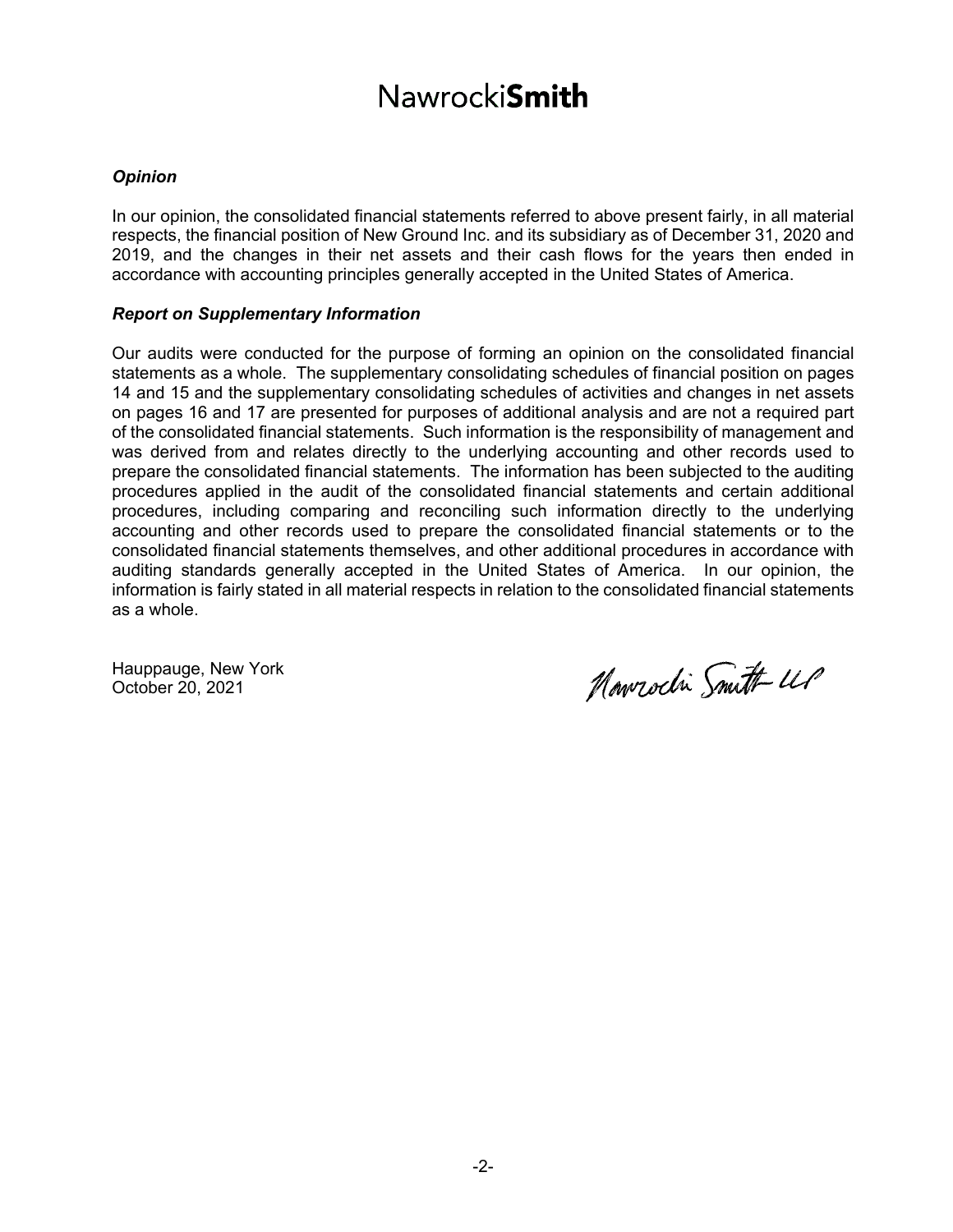#### **NEW GROUND INC. AND SUBSIDIARY CONSOLIDATED STATEMENTS OF FINANCIAL POSITION AS OF DECEMBER 31, 2020 AND 2019**

|                                                                      | 2020             | 2019 |                  |  |
|----------------------------------------------------------------------|------------------|------|------------------|--|
| <b>ASSETS</b>                                                        |                  |      |                  |  |
| <b>CURRENT ASSETS:</b>                                               |                  |      |                  |  |
| Cash                                                                 | \$<br>563,454    | \$   | 411,032          |  |
| Accounts receivable                                                  | 33,454<br>27,638 |      | 89,752<br>20,907 |  |
| Current portion of contributions receivable, net<br>Loans receivable | 4,756            |      | 5,203            |  |
| Prepaid expenses                                                     | 8,888            |      |                  |  |
|                                                                      |                  |      |                  |  |
| <b>Total current assets</b>                                          | 638,190          |      | 526,894          |  |
| FIXED ASSETS, at cost, net of accumulated                            |                  |      |                  |  |
| depreciation of \$83,051 and \$55,716, respectively                  | 1,139,101        |      | 1,166,436        |  |
| NON-CURRENT PORTION OF                                               |                  |      |                  |  |
| CONTRIBUTIONS RECEIVABLE, NET                                        | 47,913           |      | 35,937           |  |
| <b>OTHER ASSETS</b>                                                  | 2,457            |      | 2,352            |  |
| <b>Total assets</b>                                                  | \$<br>1,827,661  | \$   | 1,731,619        |  |
| <b>LIABILITIES AND NET ASSETS</b>                                    |                  |      |                  |  |
|                                                                      |                  |      |                  |  |
| <b>CURRENT LIABILITIES:</b>                                          |                  |      |                  |  |
| Current portion - mortgage payable                                   | \$<br>14,778     | \$   | 14,079           |  |
| Accounts payable                                                     | 902              |      | 9,663            |  |
| Deferred revenue - Paycheck Protection Program                       | 85,700           |      |                  |  |
| <b>Total current liabilities</b>                                     | 101,380          |      | 23,742           |  |
| LONG-TERM LIABILITIES:                                               |                  |      |                  |  |
| Mortgage payable                                                     | 517,931          |      | 532,663          |  |
| Security deposits held                                               | 2,457            |      | 2,348            |  |
|                                                                      |                  |      |                  |  |
| Total long-term liabilities                                          | 520,388          |      | 535,011          |  |
| <b>Total liabilities</b>                                             | 621,768          |      | 558,753          |  |
| <b>NET ASSETS:</b>                                                   |                  |      |                  |  |
| Net assets without donor restrictions:                               |                  |      |                  |  |
| Undesignated                                                         | 399,501          |      | 353,172          |  |
| Board designated for fixed assets                                    | 606,392          |      | 619,694          |  |
| Board designated for program expansion                               | 200,000          |      | 200,000          |  |
| Total net assets                                                     | 1,205,893        |      | 1,172,866        |  |
|                                                                      |                  |      |                  |  |
| Total liabilities and net assets                                     | \$<br>1,827,661  | \$   | 1,731,619        |  |

The accompanying notes to consolidated financial statements are an integral part of these statements.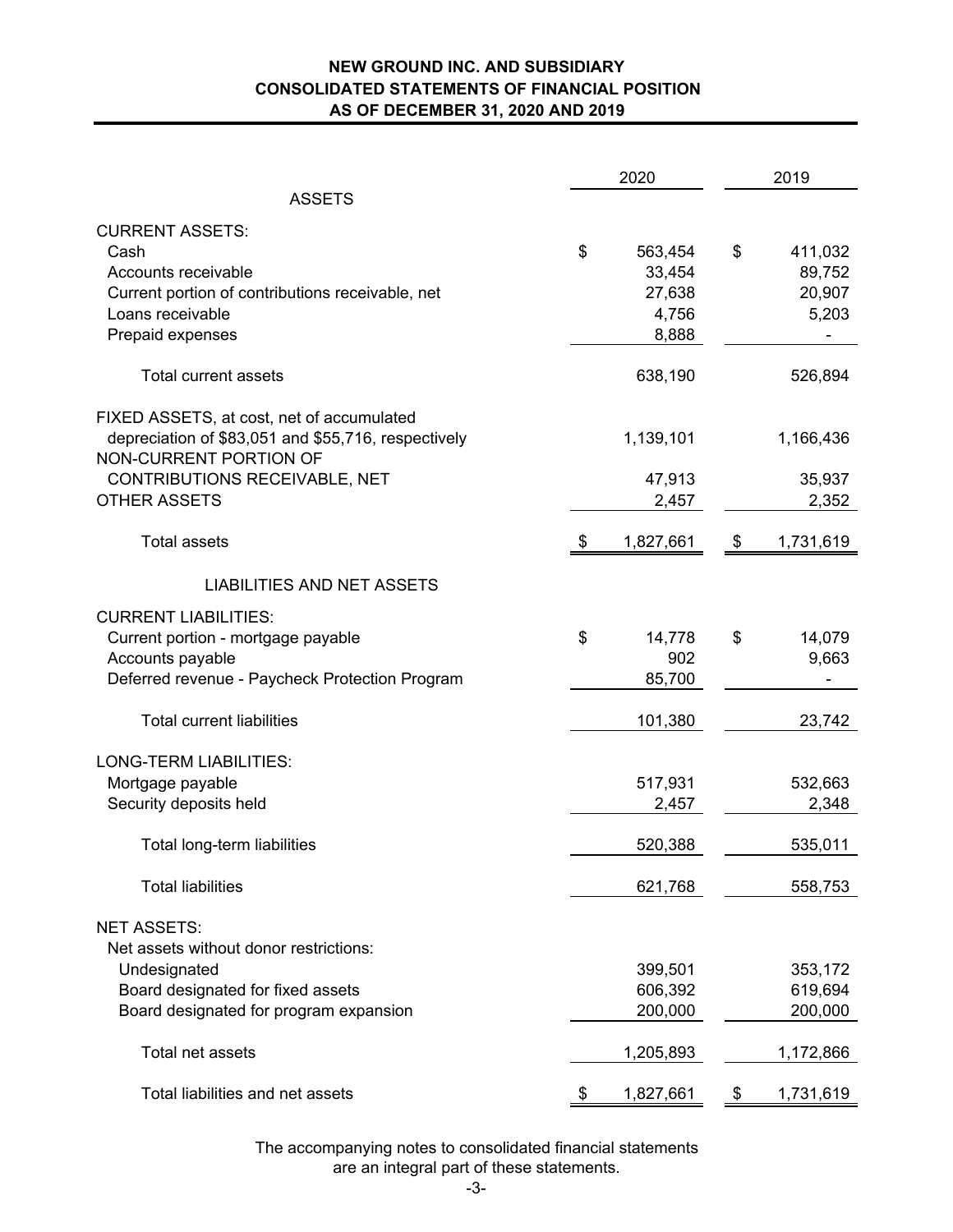# **NEW GROUND INC. AND SUBSIDIARY CONSOLIDATED STATEMENTS OF ACTIVITIES AND CHANGES IN NET ASSETS FOR THE YEARS ENDED DECEMBER 31, 2020 AND 2019**

|                               | 2020 |           |    | 2019      |  |  |
|-------------------------------|------|-----------|----|-----------|--|--|
| <b>REVENUES:</b>              |      |           |    |           |  |  |
| Special events                | \$   | 277,662   | \$ | 435,585   |  |  |
| Contributions                 |      | 355,289   |    | 347,547   |  |  |
| Program revenue               |      | 46,658    |    | 49,985    |  |  |
| Interest                      |      | 2,862     |    | 1,858     |  |  |
| <b>Total revenues</b>         |      | 682,471   |    | 834,975   |  |  |
|                               |      |           |    |           |  |  |
| <b>EXPENSES:</b>              |      |           |    |           |  |  |
| Program services              |      | 576,992   |    | 644,901   |  |  |
| Administration                |      | 41,817    |    | 53,958    |  |  |
| Fundraising                   |      | 30,635    |    | 124,567   |  |  |
| <b>Total expenses</b>         |      | 649,444   |    | 823,426   |  |  |
| Change in net assets          |      | 33,027    |    | 11,549    |  |  |
| NET ASSETS, BEGINNING OF YEAR |      | 1,172,866 |    | 1,161,317 |  |  |
| NET ASSETS, END OF YEAR       |      | 1,205,893 | \$ | 1,172,866 |  |  |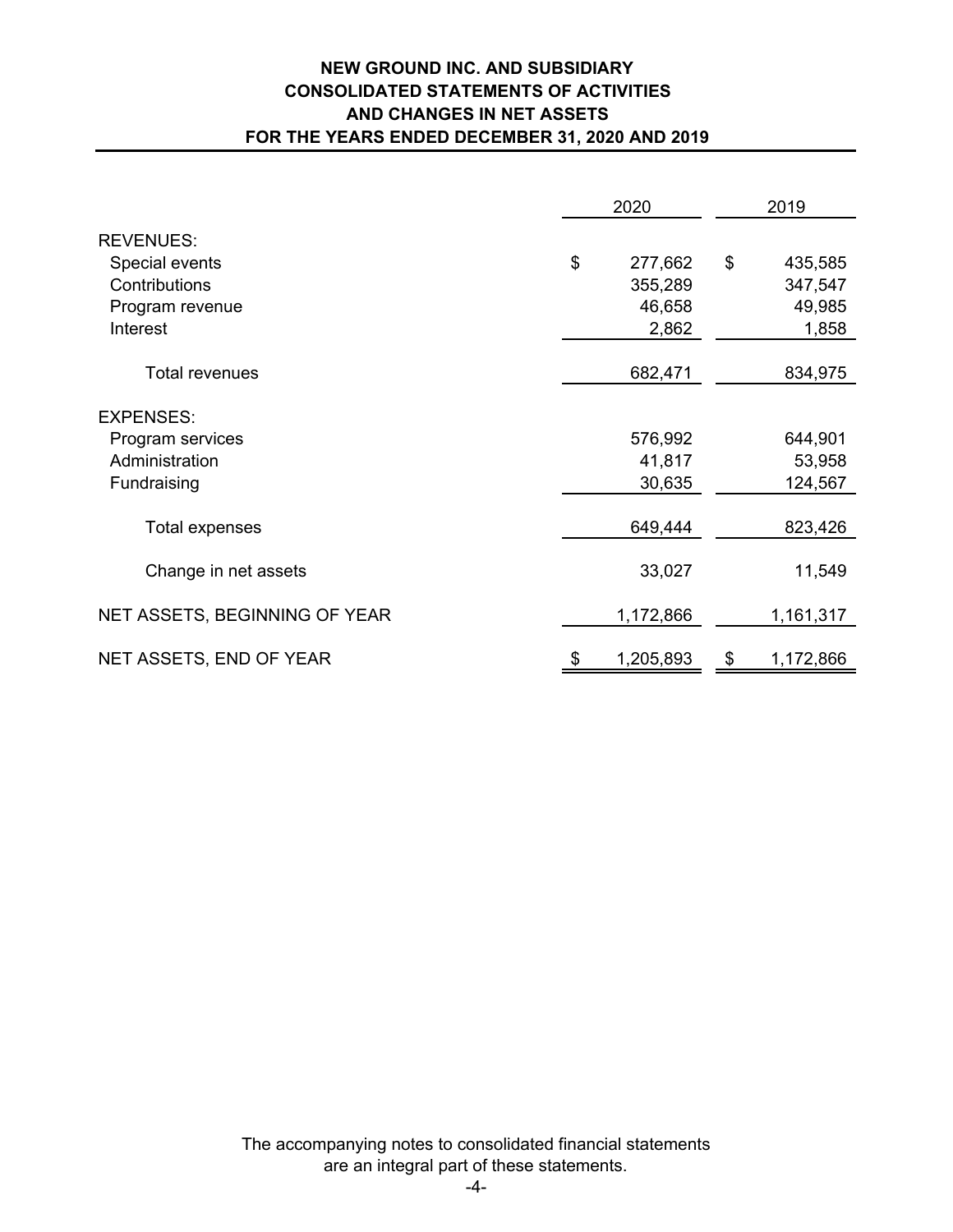#### **NEW GROUND INC. AND SUBSIDIARYCONSOLIDATED STATEMENTS OF FUNCTIONAL EXPENSES FOR THE YEARS ENDED DECEMBER 31, 2020 AND 2019**

|                                       |                            | 2020                     |              |               | 2019                |    |                          |    |             |    |                |
|---------------------------------------|----------------------------|--------------------------|--------------|---------------|---------------------|----|--------------------------|----|-------------|----|----------------|
|                                       | Program<br><b>Services</b> | Administration           | Fundraising  | Total         | Program<br>Services |    | Administration           |    | Fundraising |    | Total          |
| Salaries, benefits, and payroll taxes | \$<br>385,447              | \$<br>19,272             | \$<br>23,555 | \$<br>428,274 | \$<br>406,941       | \$ | 22,457                   | \$ | 18,447      | \$ | 447,845        |
| Professional fees                     | 26,927                     | 11,102                   |              | 38,029        | 24,749              |    | 13,527                   |    |             |    | 38,276         |
| Direct client services                | 29,739                     |                          |              | 29,739        | 80,980              |    |                          |    |             |    | 80,980         |
| Depreciation                          | 24,906                     | 2,429                    |              | 27,335        | 20,580              |    | 6,859                    |    |             |    | 27,439         |
| Interest                              | 20,410                     | 3,435                    |              | 23,845        | 18,315              |    | 6,105                    |    |             |    | 24,420         |
| Office                                | 22,142                     | 461                      | 461          | 23,064        | 23,918              |    | 498                      |    | 498         |    | 24,914         |
| Repairs and maintenance               | 19,252                     | 1,854                    |              | 21,106        | 10,554              |    | 2,940                    |    |             |    | 13,494         |
| Insurance                             | 15,688                     | 320                      |              | 16,008        | 12,447              |    | 254                      |    |             |    | 12,701         |
| Employee retirement benefits          | 10,126                     | 619                      | 506          | 11,251        | 11,093              |    | 229                      |    | 114         |    | 11,436         |
| <b>Utilities</b>                      | 8,857                      | 771                      |              | 9,628         | 9,241               |    | 899                      |    |             |    | 10,140         |
| Clinical supervision                  | 4,500                      | $\overline{\phantom{a}}$ |              | 4,500         | 4,950               |    | Ξ.                       |    |             |    | 4,950          |
| Website and fees                      | 1,840                      |                          | 1,840        | 3,680         | 164                 |    |                          |    | 164         |    | 328            |
| IT and computer                       | 3,460                      | 35                       | 35           | 3,530         | 8,214               |    | 84                       |    | 83          |    | 8,381          |
| Telephone                             | 1,829                      | 19                       | 19           | 1,867         | 2,457               |    | 25                       |    | 25          |    | 2,507          |
| Bad debt                              |                            | 1,275                    |              | 1,275         |                     |    |                          |    |             |    | $\blacksquare$ |
| Travel                                | 992                        | $\blacksquare$           |              | 992           | 6,842               |    | 69                       |    |             |    | 6,911          |
| Conferences and seminars              | 760                        |                          |              | 760           | 1,984               |    |                          |    |             |    | 1,984          |
| Miscellaneous                         | 117                        | 225                      |              | 342           | 862                 |    | 12                       |    |             |    | 874            |
| Recruitment                           | $\blacksquare$             | $\overline{\phantom{a}}$ |              | ۰             | 610                 |    | $\overline{\phantom{a}}$ |    |             |    | 610            |
|                                       | 576,992                    | 41,817                   | 26,416       | 645,225       | 644,901             |    | 53,958                   |    | 19,331      |    | 718,190        |
| Cost of special events                |                            | $\overline{\phantom{a}}$ | 4,219        | 4,219         |                     |    |                          |    | 105,236     |    | 105,236        |
|                                       | \$<br>576,992              | \$<br>41,817             | \$<br>30,635 | \$<br>649,444 | \$<br>644,901       | \$ | 53,958                   | \$ | 124,567     | \$ | 823,426        |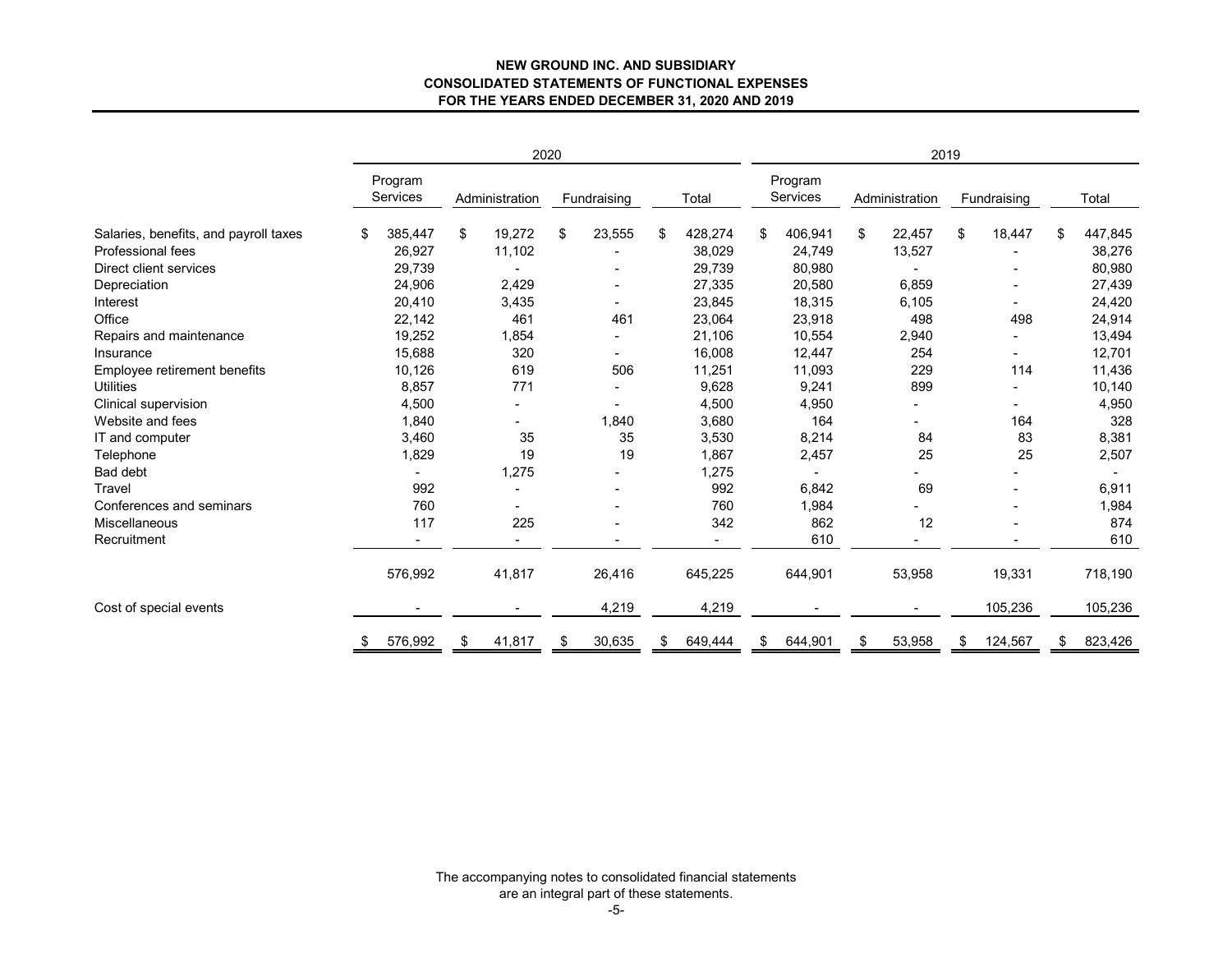## **NEW GROUND INC. AND SUBSIDIARY CONSOLIDATED STATEMENTS OF CASH FLOWS (INDIRECT METHOD) FOR THE YEARS ENDED DECEMBER 31, 2020 AND 2019**

|                                                            |      | 2020      |               | 2019      |
|------------------------------------------------------------|------|-----------|---------------|-----------|
| <b>CASH FLOWS FROM OPERATING ACTIVITIES:</b>               |      |           |               |           |
| Change in net assets                                       | \$   | 33,027    | \$            | 11,549    |
| Adjustments to reconcile change in net assets              |      |           |               |           |
| to net cash provided (used) by operating activities:       |      |           |               |           |
| Depreciation                                               |      | 27,335    |               | 27,439    |
| (Increase) decrease in accounts receivable                 |      | 56,298    |               | (44, 822) |
| (Increase) decrease in contributions receivable            |      | (18, 707) |               | 5,303     |
| (Increase) decrease in loans receivable                    |      | 447       |               | (3,390)   |
| Increase in other assets                                   |      | (105)     |               | (354)     |
| Increase in prepaid expenses                               |      | (8,888)   |               |           |
| Increase (decrease) in accounts payable                    |      | (8,761)   |               | 723       |
| Increase in security deposits held                         |      | 109       |               | 600       |
| Increase in deferred revenue - Paycheck Protection Program |      | 85,700    |               |           |
| Net cash provided (used) by operating activities           |      | 166,455   |               | (2,952)   |
| <b>CASH FLOWS FROM FINANCING ACTIVITIES:</b>               |      |           |               |           |
| Repayment of mortgage payable                              |      | (14, 033) |               | (13, 457) |
| Net cash used by financing activities                      |      | (14, 033) |               | (13, 457) |
| NET INCREASE (DECREASE) IN CASH                            |      | 152,422   |               | (16, 409) |
| CASH, BEGINNING OF YEAR                                    |      | 411,032   |               | 427,441   |
| CASH, END OF YEAR                                          | - \$ | 563,454   | $\frac{3}{2}$ | 411,032   |
| <b>CASH PAID DURING THE YEAR FOR:</b>                      |      |           |               |           |
| Interest                                                   | \$   | 23,845    | \$            | 24,420    |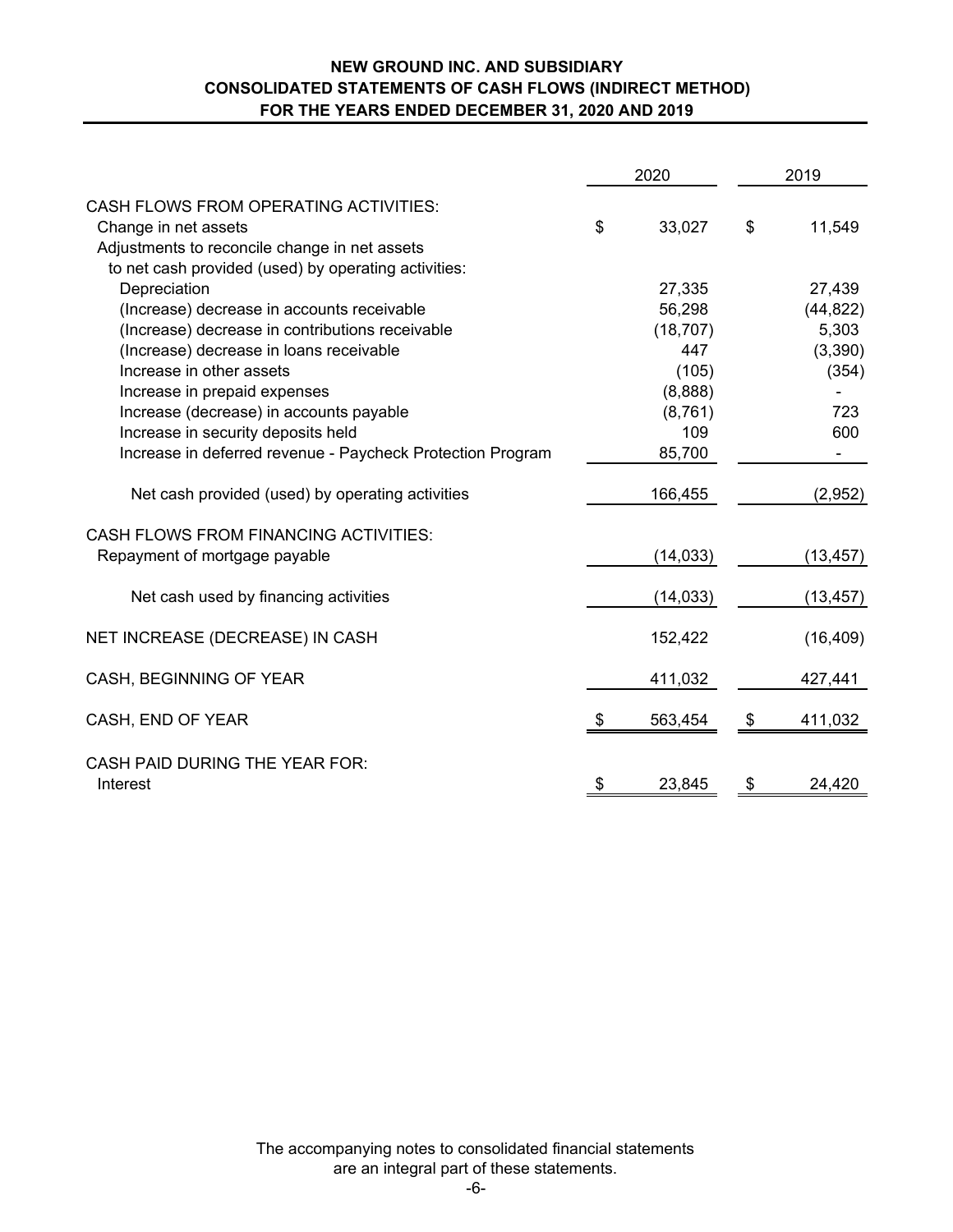## **(1) Background and organization**

 The accompanying consolidated financial statements reflect the financial position and activities of New Ground Inc. and its subsidiary, NGIP Inc. (hereinafter, collectively "the Organization").

 Founded in 1991, New Ground Inc. is a not-for-profit organization formed under the laws of New York State, providing intensive social work services and education programs to families and veterans caught in the cycle of homelessness and poverty. Social work services include but are not limited to: career development, employment assistance, budgeting, repairing credit, parenting skills, household management skills, conflict resolution, problem solving, crisis management skills, and future permanent housing planning. Education programs include the Reading All-Stars Program, Education Assistance Program, Education Advocacy Program, Tutoring Program, Academic Scholarship Program, and Parent Workshop Program. Through these, New Ground assists children to succeed in school with a track to graduate high school and pursue higher education, as well as assisting adults to return to school and complete a higher degree or certification thereby increasing their household income. All of the programs and services offered are targeted toward developing self-sufficiency and assisting the families and veterans with securing an independent future.

 NGIP Inc. is a wholly-owned subsidiary of New Ground Inc., formed as a not-for-profit organization in 2015 for purposes of providing housing for homeless and low income families and individuals in the Long Island and Metropolitan New York areas. Families and individuals residing in the housing owned and operated by NGIP Inc. will receive the social work services and education programs offered by New Ground Inc. to assist them in breaking the cycle of homelessness and poverty, eventually securing permanent housing and self-sufficiency.

 New Ground Inc. and NGIP Inc. are exempt from income taxes under Section 501(c)(3) of the Internal Revenue Code.

# **(2) Summary of significant accounting policies:**

# **Basis of accounting and financial statement presentation -**

The accompanying consolidated financial statements include the assets, liabilities, revenues and expenses of the Organization which are presented under the accrual basis of accounting in accordance with U.S. generally accepted accounting principles. All transactions between the entities comprising the Organization have been eliminated in consolidation. The following is a summary of significant accounting policies followed by the Organization:

#### **Financial statement presentation -**

 The accompanying consolidated financial statements include the accounts of the Organization's programs, administration and fundraising. U.S. generally accepted accounting principles require that the Organization's consolidated financial statements distinguish net assets and changes in net assets between those with and without donor restrictions. The Organization's net assets consist of the following:

 Without donor restrictions - net assets of the Organization which have not been restricted by an outside donor or by law and are therefore available for use in carrying out the operations of the Organization.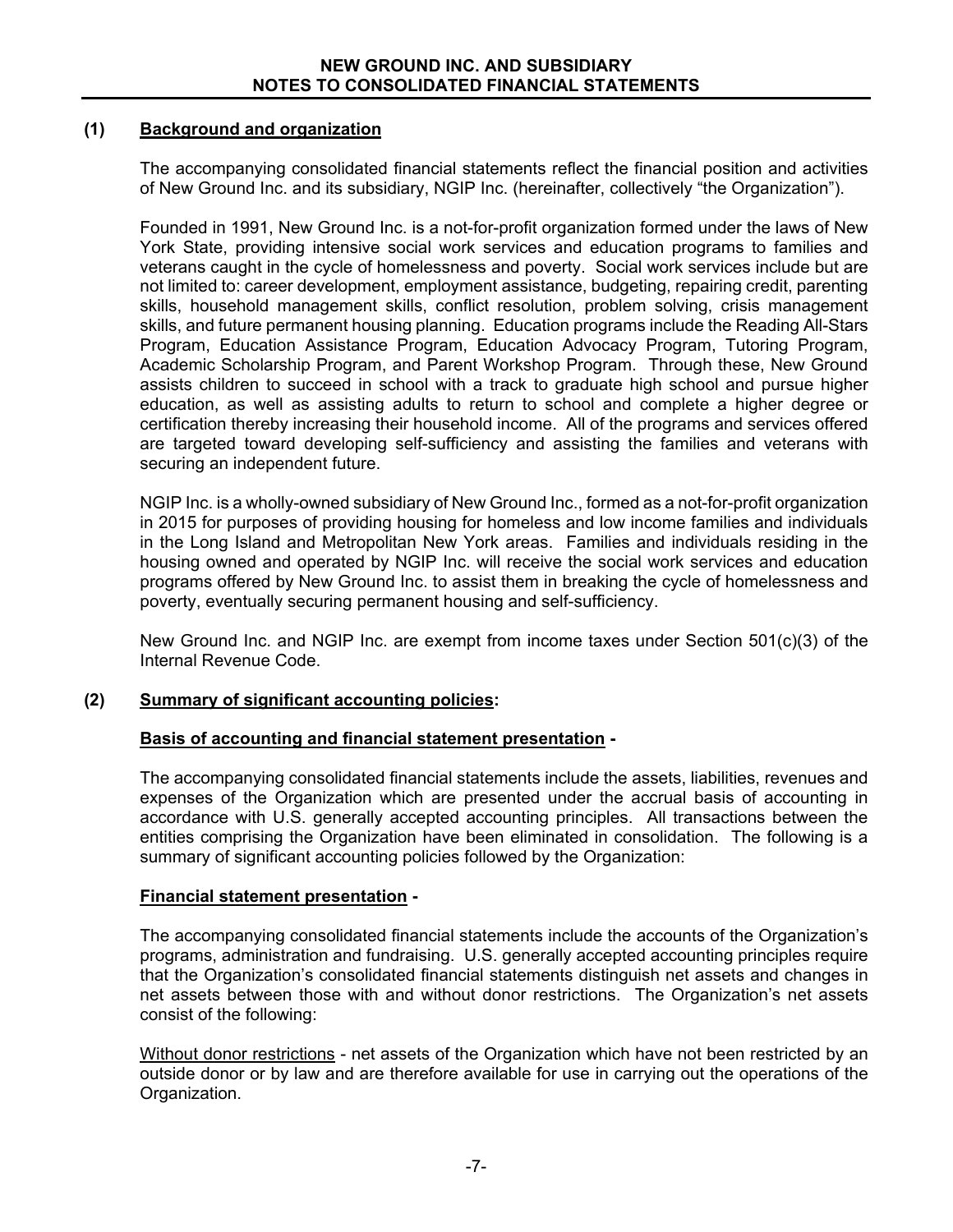With donor restrictions - net assets subject to donor-imposed restrictions. Some donor-imposed restrictions are temporary in nature, such as those that will be met by the passage of time or other events specified by the donor. Other donor-imposed restrictions are perpetual in nature, where the donor stipulates that resources be maintained in perpetuity.

As of December 31, 2020 and 2019, the Organization did not possess any net assets with donor restrictions.

 As required by U.S generally accepted accounting principles, the Organization has also presented Statements of Cash Flows for the years ended December 31, 2020 and 2019.

#### **Principles of consolidation -**

New Ground Inc. has voting control and an economic interest in NGIP Inc. ("NGIP"), which results in the accounts of NGIP being consolidated with those of New Ground Inc. in the accompanying financial statements. All intercompany balances and transactions have been eliminated in the consolidation.

## **Revenue recognition -**

The following are the significant revenue recognition accounting policies of the Organization:

Contributions - Contributions are recognized as income when received and are considered to be available for unrestricted use unless specifically restricted by the donor. When a donor restriction expires, that is, when a stipulated time restriction ends or purpose restriction is accomplished, net assets with donor restrictions are reclassified to net assets without donor restrictions and reported in the Consolidated Statements of Activities and Changes in Net Assets as net assets released from restrictions. Contributions restricted by donors are reported as increases in net assets without donor restrictions if the restrictions expire (that is, when a stipulated time restriction ends, or purpose restriction is accomplished) in the reporting period in which the revenue is recognized. Conditional contributions are accounted for as a liability or are not recognized as revenue initially, until the barriers to entitlement are overcome, at which point a transaction is recognized as unconditional and classified as either net assets with donor restrictions, or net assets without donor restrictions.

Fundraising revenue - The portion of fundraising revenue that relates to the commensurate value the attendee receives in return is recognized when the related events are held, and performance obligations are met.

#### **Cash and cash equivalents -**

 The Organization considers all highly liquid instruments purchased with an original maturity of three months or less to be cash equivalents.

#### **Accounts receivable -**

 Accounts receivable are stated at the amount management expects to collect from outstanding balances. Management provides for probable uncollectible amounts through a provision for bad debt expense based on its assessment of the current status of individual accounts.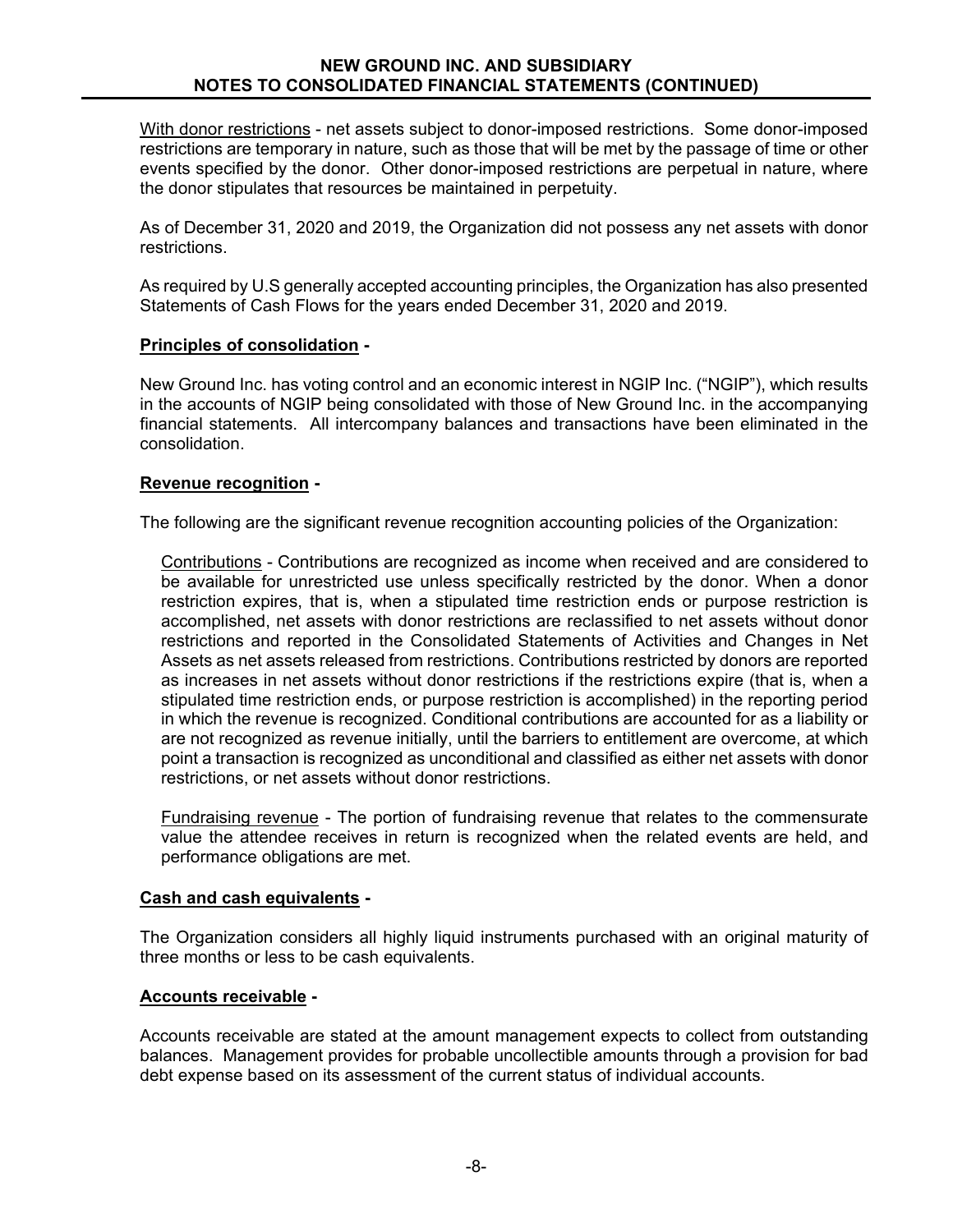#### **Loans receivable -**

 Loans receivable in the amounts of \$4,756 and \$5,203 represent funds advanced to families as of December 31, 2020 and 2019, respectively. Through the Revolving Loan Program, New Ground provides zero interest loans for current Long Term Housing Program residents in need of specific financial assistance in order to continue to make progress on their program goals. Each resident creates a specific monthly repayment plan for their loan based on their individual budget, often utilizing an annual tax refund upon receipt to pay off any remaining balance.

## **Contributions receivable -**

Contributions receivable are recognized as support in the period pledged and are recorded at the present value of estimated cash flow. The discount on these amounts is computed using a riskadjusted rate applicable to the years in which the promises are to be received. Amortization of the discount is recorded as an addition to contribution revenue in accordance with donor-imposed restrictions. The Organization expects contributions receivable to be collected in full, therefore an allowance for doubtful accounts has not been recorded as of December 31, 2020 and 2019.

## **Fixed assets -**

 Fixed assets consist of land, buildings and office equipment which are recorded at cost. Fixed assets acquired by gift are capitalized at the approximate market value at the date of gift. Such gifts are reported as unrestricted support unless the donor has restricted the donated assets for a specific purpose.

 The Organization follows the practice of capitalizing all items over \$500. Depreciation is computed using the straight-line method over the estimated useful lives of the assets (generally periods of five to forty years).

#### **Liquidity considerations -**

#### **Quantitative**

As of December 31, 2020, the Organization has \$638,190 of financial assets available to meet cash needs for program and supporting services expenditures within one year of the Consolidated Statement of Financial Position date, which consists of the current assets per the Consolidated Statement of Financial Position.

#### **Qualitative**

As of December 31, 2020 the Organization has a goal to maintain financial assets, which consist of cash and short-term investments, on hand to meet 60 days of normal operating expenses, which are, on average, approximately \$120,000.

#### **Donated services -**

A number of volunteers have donated significant amounts of their time in the Organization's program services, administration and fundraising campaigns. However, since these services do not meet the criteria for recognition under U.S. generally accepted accounting principles, they are not reflected in the accompanying consolidated financial statements.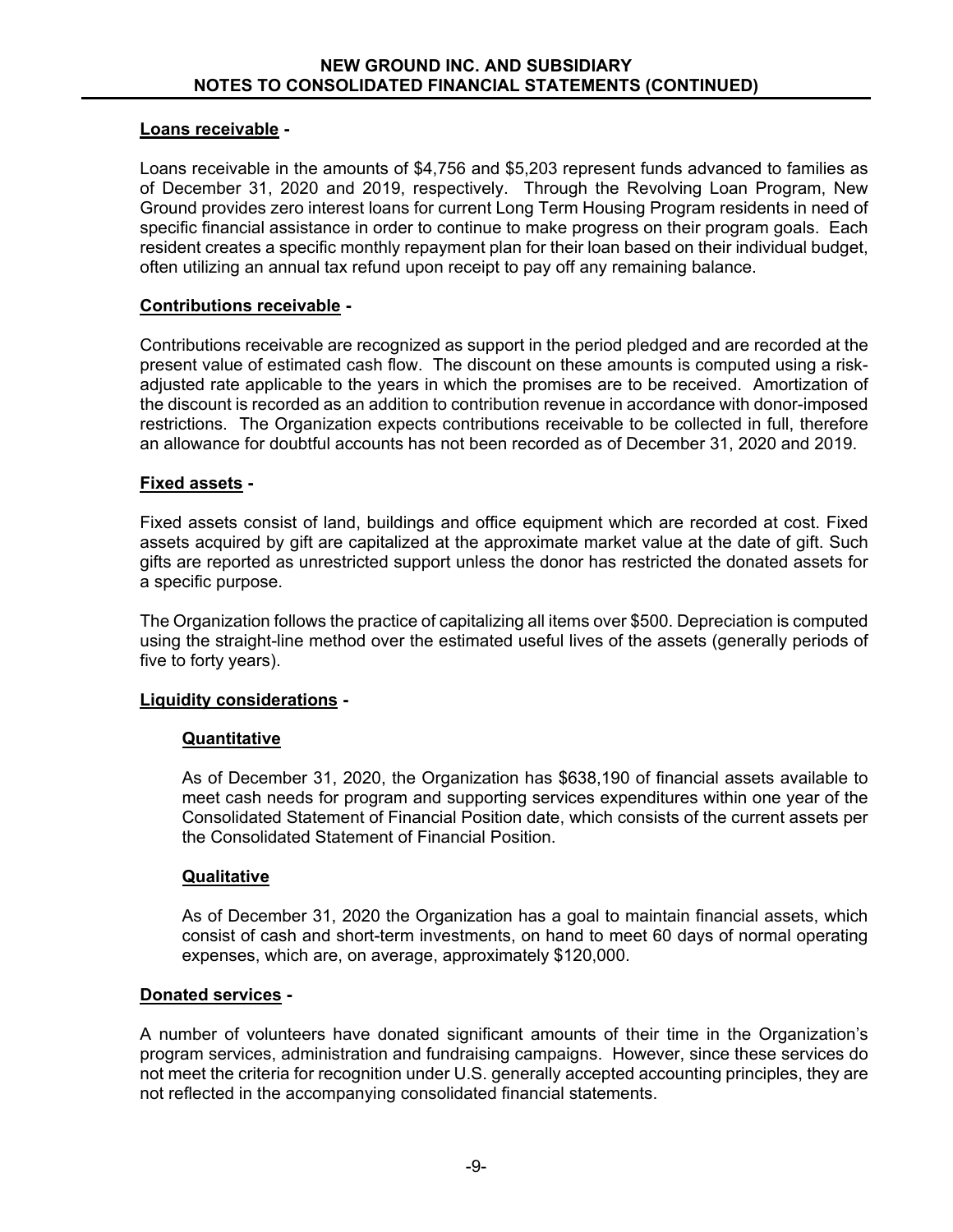## **Functional expenses -**

Expenses are recognized when incurred. The Consolidated Statements of Functional Expenses report certain categories of expenses that are attributable to one or more program or supporting functions of the Organization. Therefore, these expenses require allocation on a reasonable basis that is consistently applied. The significant expenses that are allocated include: salaries, benefits and payroll taxes which are allocated on the basis of estimates of time and effort.

## **Fair value of financial instruments -**

 U.S. generally accepted accounting principles define the fair value of a financial instrument as the price that would be received to sell an asset or paid to transfer a liability in an orderly transaction between market participants at the measurement date. Where applicable, fair values are determined by reference to quoted market prices and other relevant information generated by market transactions.

 U.S. generally accepted accounting principles require disclosure of an estimate of fair value of certain financial instruments. The Organization's significant financial instruments are cash, accounts receivable, and other short-term assets and liabilities. For these financial instruments, carrying values approximate fair value.

# **The use of estimates in the preparation of financial statements -**

 The preparation of financial statements in conformity with U.S. generally accepted accounting principles requires management to make estimates and assumptions that affect the reported amounts of assets and liabilities at the date of the consolidated financial statements and the reported amounts of revenues and expenses during the reported period. Actual results may differ from those estimates.

# **(3) Contributions receivable**

Contributions receivable as of December 31, 2020 are due as follows:

| Year ending December 31,                                                |   |                            |
|-------------------------------------------------------------------------|---|----------------------------|
| 2021<br>2022<br>2023                                                    | S | 30,834<br>27,746<br>15,881 |
| 2024                                                                    |   | 11,000                     |
| Total contributions receivable<br>Less: discount at 4.25% present value |   | 85,461<br>(9,910)          |
| Total contributions receivable, net                                     |   | 75,551                     |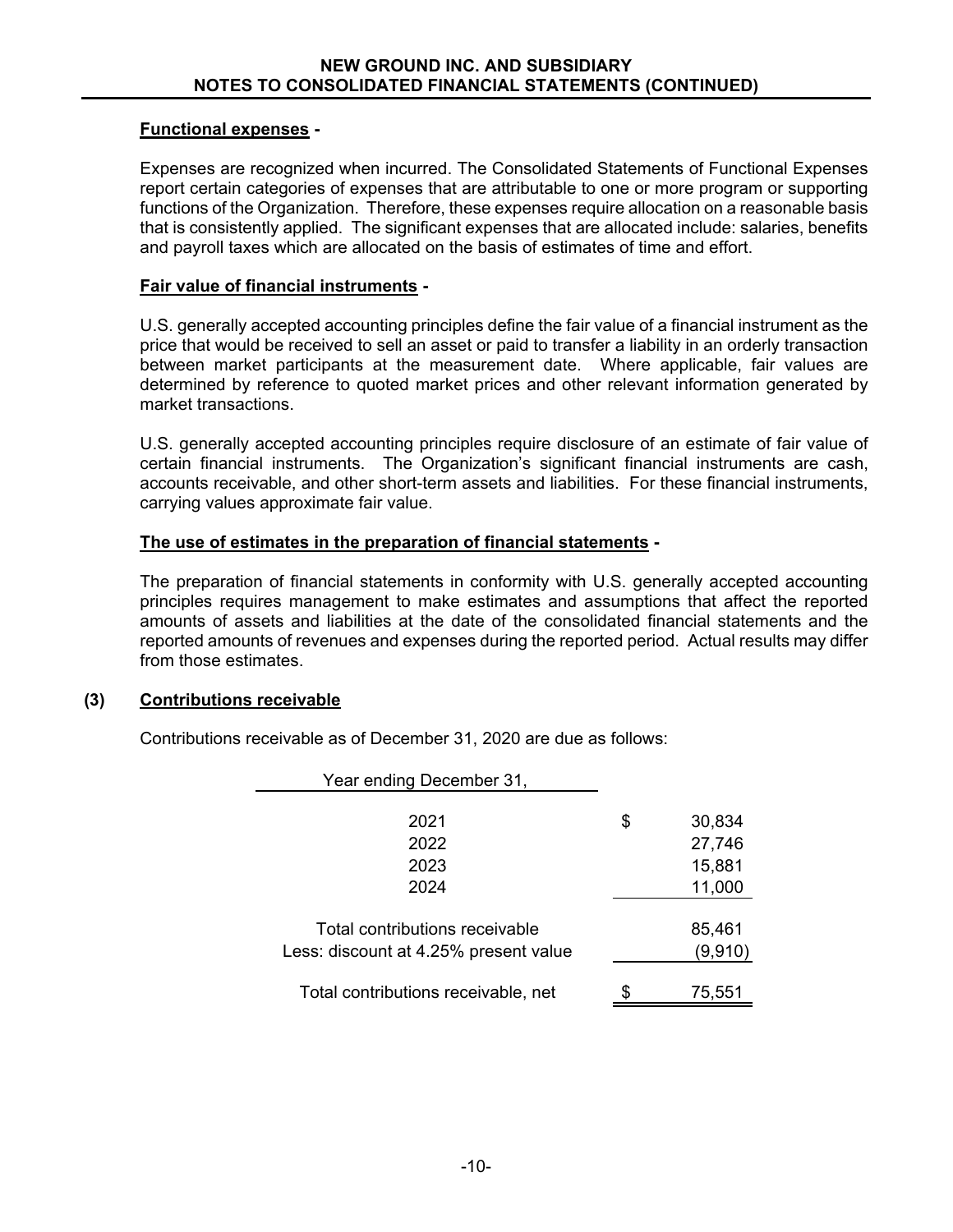# **(4) Fixed assets**

Fixed assets as of December 31, 2020 and 2019 consist of the following:

|                                                    |     | 2020                           |     | 2019                           |
|----------------------------------------------------|-----|--------------------------------|-----|--------------------------------|
| Land<br>Buildings and building improvements        | \$  | 317,481<br>899,126             | \$  | 317,481<br>899,126             |
| Office equipment<br>Less: Accumulated depreciation |     | 5,545<br>1,222,152<br>(83,051) |     | 5,545<br>1,222,152<br>(55,716) |
|                                                    | \$. | 1,139,101                      | \$. | 1,166,436                      |

#### **(5) Mortgage payable**

In connection with the purchase of a building in September 2017, the Organization obtained a mortgage from a bank, which is secured by the property, in the amount of \$338,000 with a fixed interest rate of 4.25% for a period of 120 months. The Organization purchased an additional building in December 2017 and obtained a second mortgage from a bank, which is secured by the property, in the amount of \$236,000 with a fixed interest rate of 4.25% for a period of 120 months.

Interest expense was \$23,845 and \$24,420 for the years ended December 31, 2020 and 2019, respectively. Accrued interest has not been imputed as it has been deemed to be immaterial. Future principal maturities of these loans are as follows:

| Year ending December 31. |              |
|--------------------------|--------------|
| 2021                     | \$<br>14,778 |
| 2022                     | 15,440       |
| 2023                     | 16,132       |
| 2024                     | 16,795       |
| 2025                     | 17,607       |
| 2026 and thereafter      | 451,957      |
|                          |              |

\$ 532,709

#### **(6) Board designated net assets**

In January 2015, the Board of Directors approved a designation specifically for the expansion of program services, which is reflected on the Consolidated Statement of Financial Position. These funds have been set aside by the Board to procure housing, in conjunction with the submission of grant applications, for homeless families receiving services from the Organization, as well as to cover the increased program costs of serving a growing number of homeless veterans, parents and children. The amount associated with this designation was \$200,000 for each of the years ended December 31, 2020 and 2019.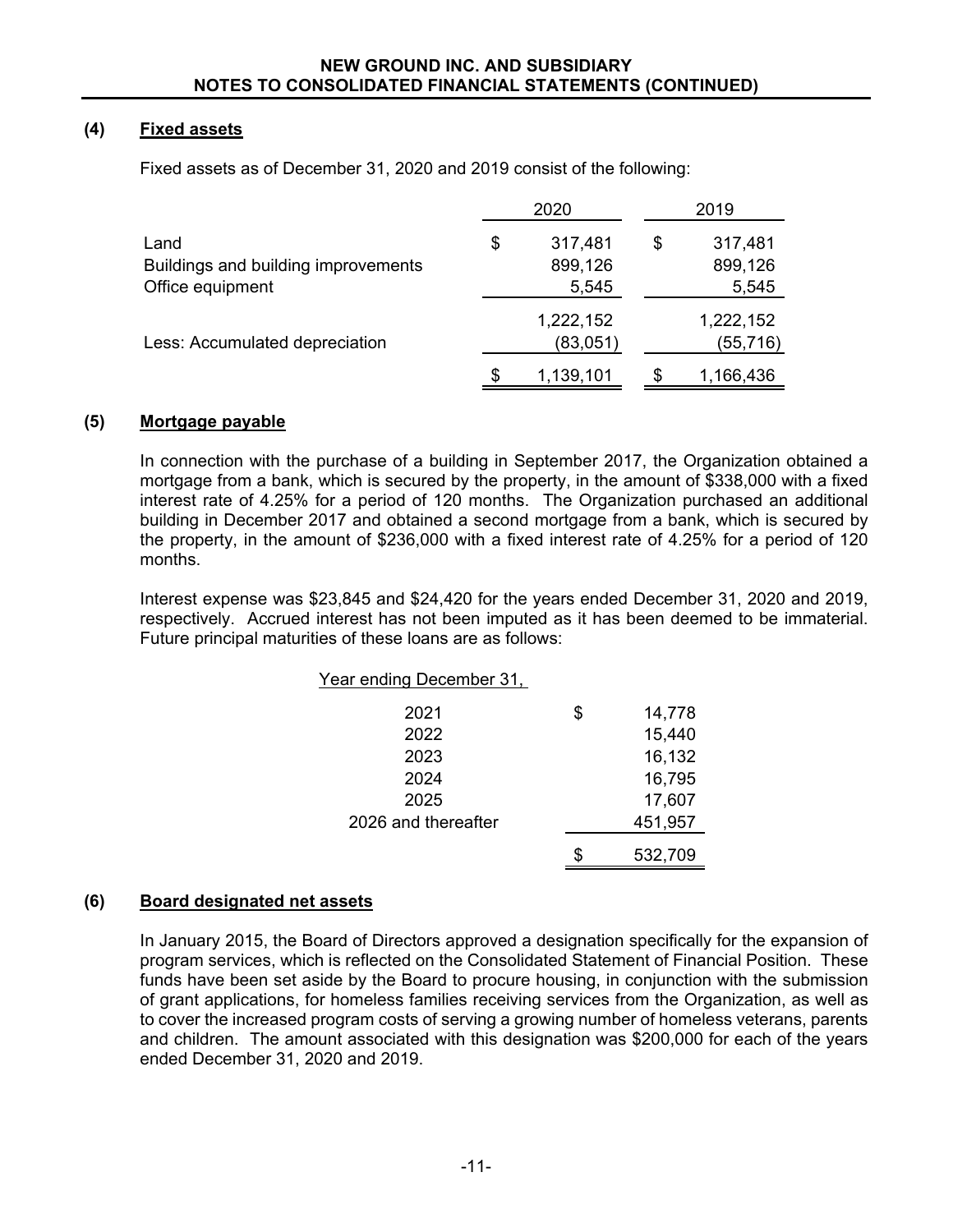## **(7) Paycheck Protection Program**

On April 10, 2020, the Organization was granted a loan from a bank in the amount of \$85,700, pursuant to the Paycheck Protection Program (the "PPP") under the Coronavirus Aid, Relief and Economic Security Act ("CARES Act"), which was enacted on March 27, 2020. The loan and accrued interest are forgivable after periods of eight weeks or twenty-four weeks as long as the borrower uses the proceeds for eligible purposes including payroll, benefits, rent and utilities and maintains its payroll levels. In accordance with U.S. generally accepted accounting principles, the Organization has opted to account for its PPP loan as an in-substance conditional government grant, which should be recognized in income when all conditions or measurable barriers have been substantially met. Conditions include initial eligibility and forgiveness criteria, which involve incurring eligible costs and maintaining certain employment and salary thresholds. Measurable barriers include the review and approval of the forgiveness application. The Organization intends to use the proceeds for purposes consistent with the PPP, believes its use of the funds will meet the conditions for forgiveness of the loan and that final approval of the forgiveness application will not be a barrier but a substantive administrative process. The Organization believes all conditions and barriers will be met during the fiscal year ending December 31, 2021. Accordingly, the PPP funds have been reflected as a deferred revenue liability in the Consolidated Statement of Financial Position as of December 31, 2020.

# **(8) Employee benefit plan**

 The Organization has a 401(k) Plan (the "Plan") for all eligible employees. The Plan states that the employer will match participant contributions up to 4%. The expense associated with this Plan was \$11,251 and \$11,436 for the years ended December 31, 2020 and 2019, respectively.

# **(9) Commitments and contingencies:**

#### Operating leases -

 The Organization currently has a non-cancellable operating lease for a copier, which expires in 2022. Future minimum payments under this operating lease are as follows:

| Year ending December 31, |   |       |
|--------------------------|---|-------|
| 2021                     | S | 2,856 |
| 2022                     |   | 238   |
|                          |   | 3,094 |
|                          |   |       |

# COVID-19 -

In March 2020, the World Health Organization declared the outbreak of COVID-19 as a pandemic. The COVID-19 pandemic is having significant effects on global markets, supply chains, businesses, and communities. Specific to the Organization, COVID-19 has impacted various parts of its 2020 operations and financial results. Management believes the Organization is taking appropriate actions to mitigate the negative impact. In connection therewith, the Organization applied for and received a Paycheck Protection Program loan in connection with the CARES Act (see Note 7). However, the full impact of COVID-19 is unknown and cannot be reasonably estimated as these events are still developing.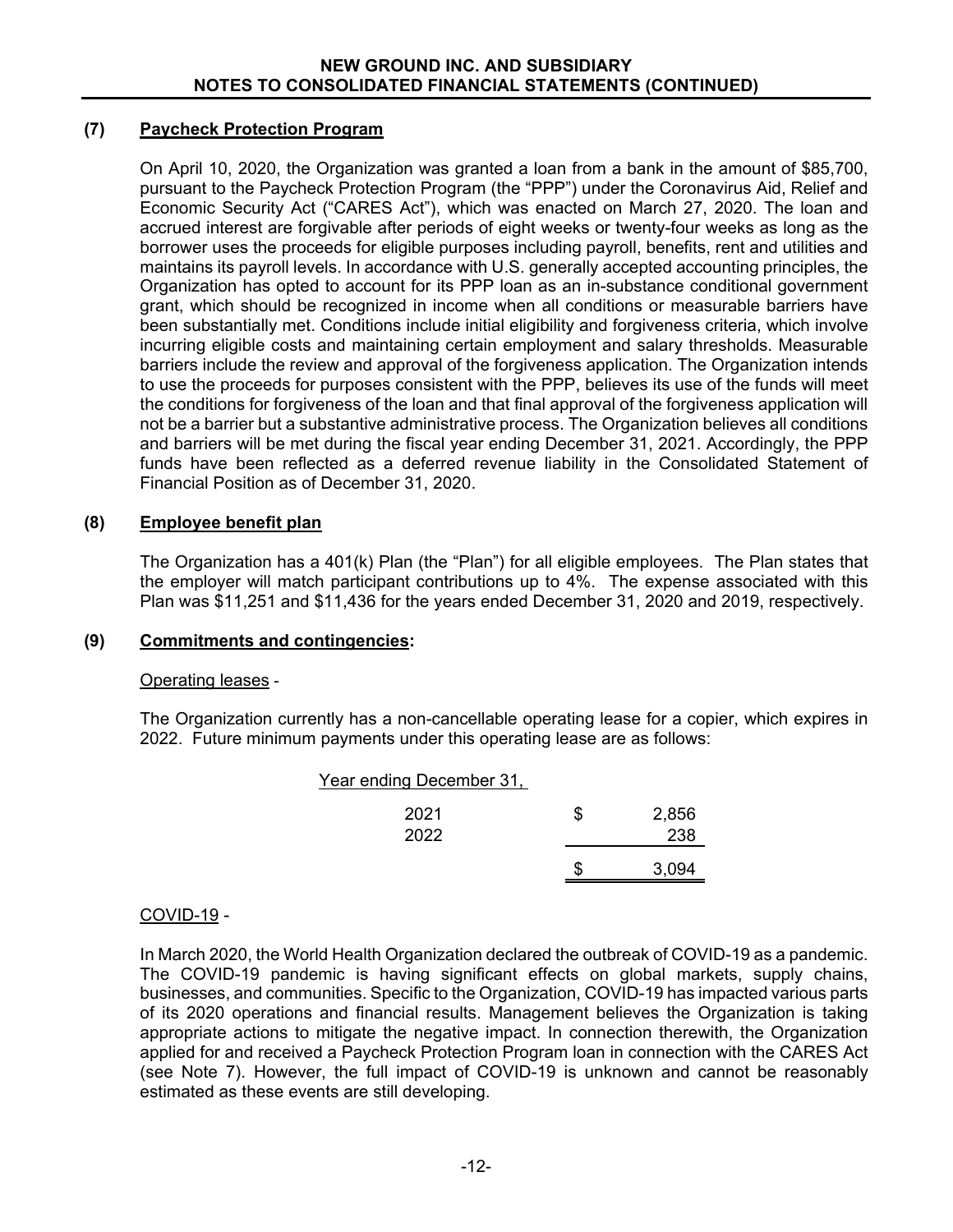## **(10) Concentrations**

The Organization maintains its cash in bank deposit accounts at reputable establishments which, at times, may exceed federally insured limits. The Organization has not experienced any losses in such accounts and believes it is not exposed to any significant credit risk on cash and cash equivalents.

#### **(11) Subsequent events**

The Organization has evaluated subsequent events through October 20, 2021, which is the date these financial statements were available to be issued, noting the following:

On April 8, 2021, the Organization received full forgiveness on its Paycheck Protection Program loan in the amount of \$85,700.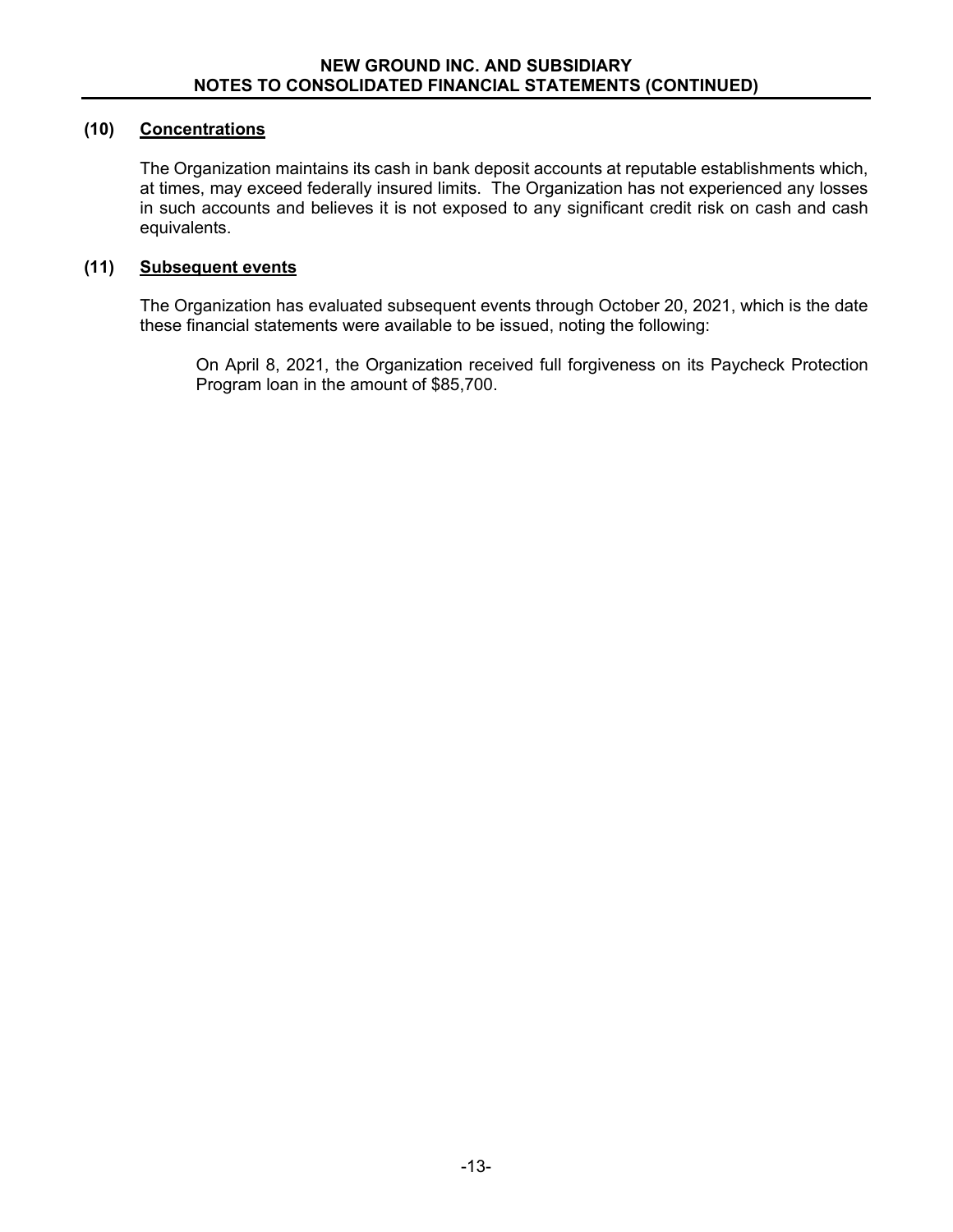#### **NEW GROUND INC. AND SUBSIDIARY SUPPLEMENTARY CONSOLIDATING SCHEDULE OF FINANCIAL POSITION AS OF DECEMBER 31, 2020**

| <b>ASSETS</b>                                    | New Ground Inc. |           | NGIP Inc.     | Eliminations  | Consolidated |           |  |
|--------------------------------------------------|-----------------|-----------|---------------|---------------|--------------|-----------|--|
| <b>CURRENT ASSETS:</b>                           |                 |           |               |               |              |           |  |
| Cash                                             | \$              | 563,562   | \$<br>(108)   | \$            | \$           | 563,454   |  |
| Accounts receivable                              |                 | 30,378    | 10,151        | (7,075)       |              | 33,454    |  |
| Current portion of contributions receivable, net |                 | 27,638    |               |               |              | 27,638    |  |
| Loans receivable                                 |                 | 4,756     |               |               |              | 4,756     |  |
| Prepaide expenses                                |                 | 8,888     |               |               |              | 8,888     |  |
|                                                  |                 |           |               |               |              |           |  |
| Total current assets                             |                 | 635,222   | 10,043        | (7,075)       |              | 638,190   |  |
| FIXED ASSETS, NET                                |                 | 443,665   | 695,436       |               |              | 1,139,101 |  |
| NON-CURRENT PORTION OF                           |                 |           |               |               |              |           |  |
| CONTRIBUTIONS RECEIVABLE, NET                    |                 | 47,913    |               |               |              | 47,913    |  |
| <b>OTHER ASSETS</b>                              |                 |           | 2,457         |               |              | 2,457     |  |
| <b>Total assets</b>                              | \$              | 1,126,800 | \$<br>707,936 | \$<br>(7,075) | \$           | 1,827,661 |  |
| <b>LIABILITIES AND NET ASSETS</b>                |                 |           |               |               |              |           |  |
| <b>CURRENT LIABILITIES:</b>                      |                 |           |               |               |              |           |  |
| Current portion - mortgage payable               | \$              | 8,822     | \$<br>5,956   | \$            | \$           | 14,778    |  |
| Accounts payable                                 |                 | 7,507     | 470           | (7,075)       |              | 902       |  |
| Deferred revenue - Paycheck Protection Program   |                 | 85,700    |               |               |              | 85,700    |  |
| <b>Total current liabilities</b>                 |                 | 102,029   | 6,426         | (7,075)       |              | 101,380   |  |
| LONG-TERM LIABILITIES:                           |                 |           |               |               |              |           |  |
| Mortgage payable                                 |                 | 303,763   | 214,168       |               |              | 517,931   |  |
| Security deposits held                           |                 |           | 2,457         |               |              | 2,457     |  |
|                                                  |                 |           |               |               |              |           |  |
| Total long-term liabilities                      |                 | 303,763   | 216,625       |               |              | 520,388   |  |
| <b>Total liabilities</b>                         |                 | 405,792   | 223,051       | (7,075)       |              | 621,768   |  |
| <b>NET ASSETS:</b>                               |                 |           |               |               |              |           |  |
| Net assets without donor restrictions:           |                 |           |               |               |              |           |  |
| Undesignated                                     |                 | 389,928   | 9,573         |               |              | 399,501   |  |
| Board designated for fixed assets                |                 | 131,080   | 475,312       |               |              | 606,392   |  |
| Board designated for program expansion           |                 | 200,000   |               |               |              | 200,000   |  |
| Total net assets                                 |                 | 721,008   | 484,885       |               |              | 1,205,893 |  |
| Total liabilities and net assets                 | \$              | 1,126,800 | \$<br>707,936 | \$<br>(7,075) | \$           | 1,827,661 |  |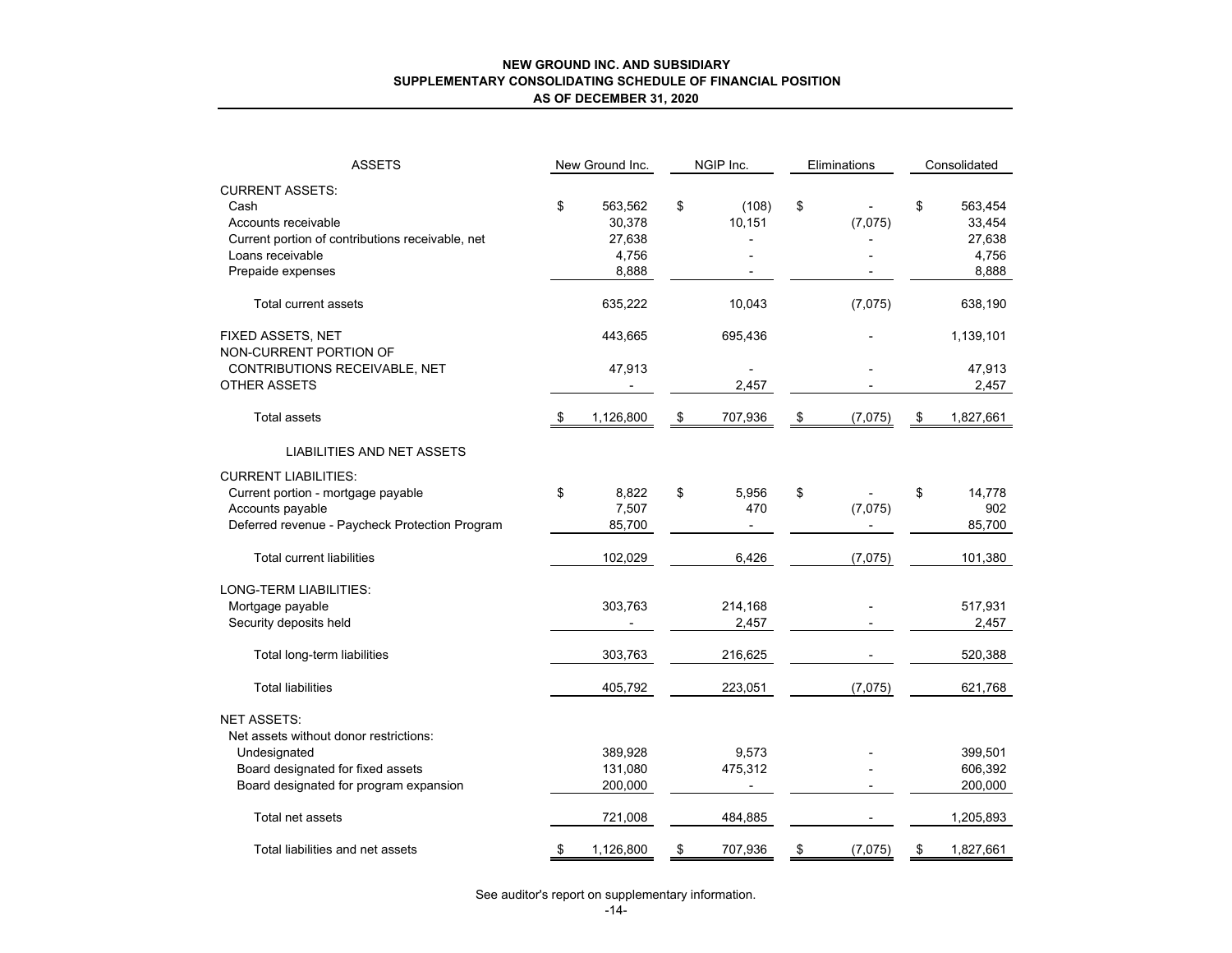#### **NEW GROUND INC. AND SUBSIDIARY SUPPLEMENTARY CONSOLIDATING SCHEDULE OF FINANCIAL POSITION AS OF DECEMBER 31, 2019**

| <b>ASSETS</b>                                    | New Ground Inc. | NGIP Inc.      |               | Eliminations | Consolidated    |
|--------------------------------------------------|-----------------|----------------|---------------|--------------|-----------------|
| <b>CURRENT ASSETS:</b>                           |                 |                |               |              |                 |
| Cash                                             | \$<br>401,886   | \$<br>9,146    | \$            |              | \$<br>411,032   |
| Accounts receivable                              | 86,831          | 2,921          |               |              | 89,752          |
| Current portion of contributions receivable, net | 20,907          |                |               |              | 20,907          |
| Loans receivable                                 | 5,203           |                |               |              | 5,203           |
|                                                  |                 |                |               |              |                 |
| Total current assets                             | 514,827         | 12,067         |               |              | 526,894         |
| FIXED ASSETS, NET<br>NON-CURRENT PORTION OF      | 453,381         | 713,055        |               |              | 1,166,436       |
| CONTRIBUTIONS RECEIVABLE, NET                    | 35,937          | $\blacksquare$ |               |              | 35,937          |
| <b>OTHER ASSETS</b>                              |                 | 2,352          |               |              | 2,352           |
| <b>Total assets</b>                              | \$<br>1,004,145 | \$<br>727,474  | $\frac{1}{2}$ |              | \$<br>1,731,619 |
| LIABILITIES AND NET ASSETS                       |                 |                |               |              |                 |
| <b>CURRENT LIABILITIES:</b>                      |                 |                |               |              |                 |
| Current portion - mortgage payable               | \$<br>8,413     | \$<br>5,666    | \$            |              | \$<br>14,079    |
| Accounts payable                                 | 9,007           | 656            |               |              | 9,663           |
| <b>Total current liabilities</b>                 | 17,420          | 6,322          |               |              | 23,742          |
| LONG-TERM LIABILITIES:                           |                 |                |               |              |                 |
| Mortgage payable                                 | 312,548         | 220,115        |               |              | 532,663         |
| Security deposits held                           |                 | 2,348          |               |              | 2,348           |
|                                                  |                 |                |               |              |                 |
| Total long-term liabilities                      | 312,548         | 222,463        |               |              | 535,011         |
| <b>Total liabilities</b>                         | 329,968         | 228,785        |               |              | 558,753         |
| <b>NET ASSETS:</b>                               |                 |                |               |              |                 |
| Net assets without donor restrictions:           |                 |                |               |              |                 |
| Undesignated                                     | 341,757         | 11,415         |               |              | 353,172         |
| Board designated for fixed assets                | 132,420         | 487,274        |               |              | 619,694         |
| Board designated for program expansion           | 200,000         |                |               |              | 200,000         |
| Total net assets                                 | 674,177         | 498,689        |               |              | 1,172,866       |
| Total liabilities and net assets                 | \$<br>1,004,145 | \$<br>727,474  | \$            |              | \$<br>1,731,619 |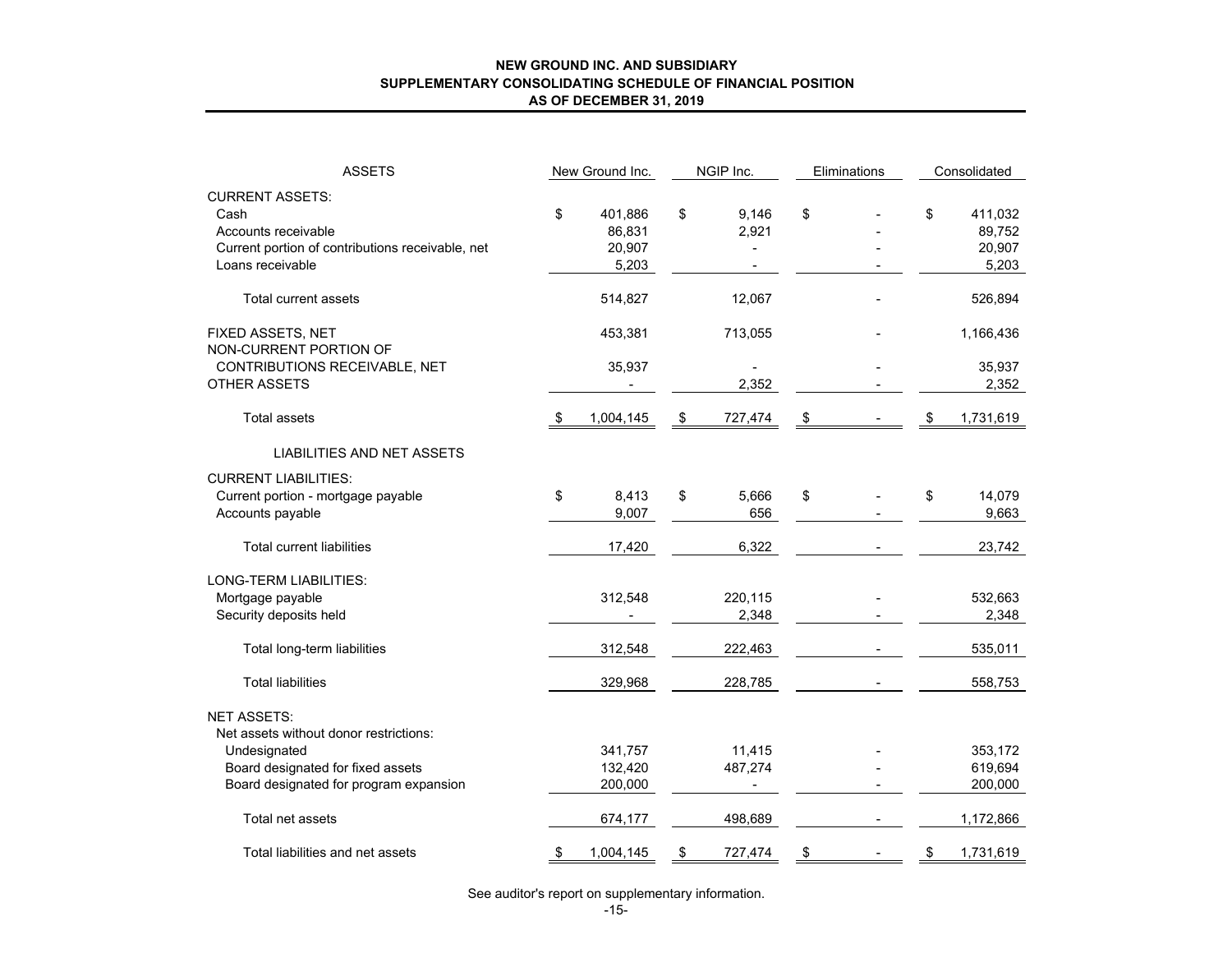# **NEW GROUND INC. AND SUBSIDIARY SUPPLEMENTARY CONSOLIDATING SCHEDULE OF ACTIVITIES AND CHANGES IN NET ASSETS FOR THE YEAR ENDED DECEMBER 31, 2020**

|                         |                | New Ground Inc.<br><b>Net Assets</b><br><b>Without Donor</b><br><b>Restrictions</b> | NGIP Inc. Net<br><b>Assets Without</b><br>Donor<br><b>Restrictions</b> | Eliminations |         | Consolidated    |
|-------------------------|----------------|-------------------------------------------------------------------------------------|------------------------------------------------------------------------|--------------|---------|-----------------|
| <b>REVENUES:</b>        |                |                                                                                     |                                                                        |              |         |                 |
| Special events          | $\mathfrak{S}$ | 277,662                                                                             | \$                                                                     | \$           |         | \$<br>277,662   |
| Contributions           |                | 355,289                                                                             | 7,075                                                                  |              | (7,075) | 355,289         |
| Program revenue         |                | 13,682                                                                              | 32,976                                                                 |              |         | 46,658          |
| Interest                |                | 2,858                                                                               | 4                                                                      |              |         | 2,862           |
| <b>Total revenues</b>   |                | 649,491                                                                             | 40,055                                                                 |              | (7,075) | 682,471         |
| <b>EXPENSES:</b>        |                |                                                                                     |                                                                        |              |         |                 |
| Program services        |                | 536,494                                                                             | 47,573                                                                 |              | (7,075) | 576,992         |
| Administration          |                | 35,531                                                                              | 6,286                                                                  |              |         | 41,817          |
| Fundraising             |                | 30,635                                                                              |                                                                        |              |         | 30,635          |
| <b>Total expenses</b>   |                | 602,660                                                                             | 53,859                                                                 |              | (7,075) | 649,444         |
| Change in net assets    |                | 46,831                                                                              | (13, 804)                                                              |              |         | 33,027          |
| NET ASSETS, BEGINNING   |                |                                                                                     |                                                                        |              |         |                 |
| OF YEAR                 |                | 674,177                                                                             | 498,689                                                                |              |         | 1,172,866       |
| NET ASSETS, END OF YEAR | \$             | 721,008                                                                             | \$<br>484,885                                                          | \$           |         | \$<br>1,205,893 |